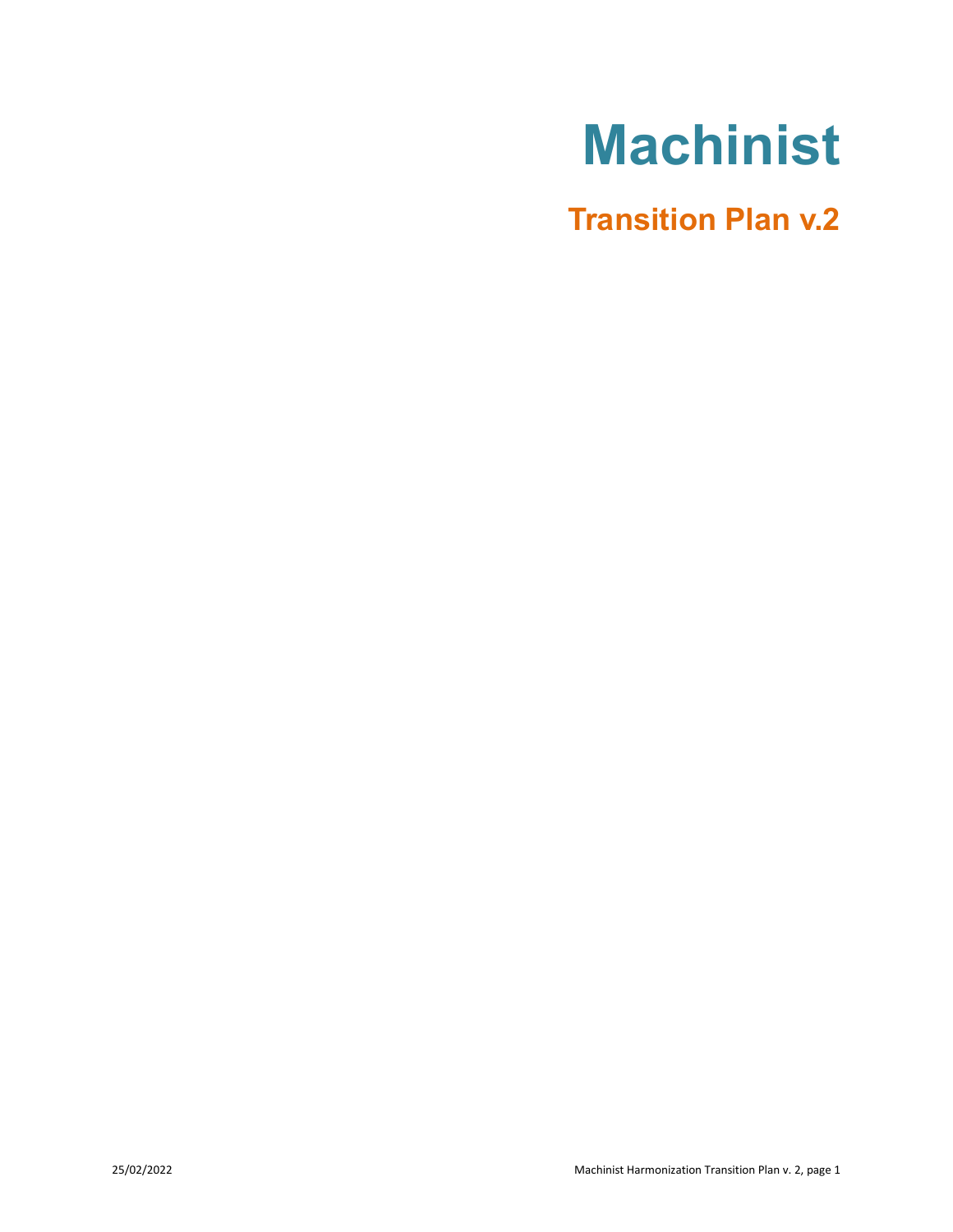## **Table of Contents**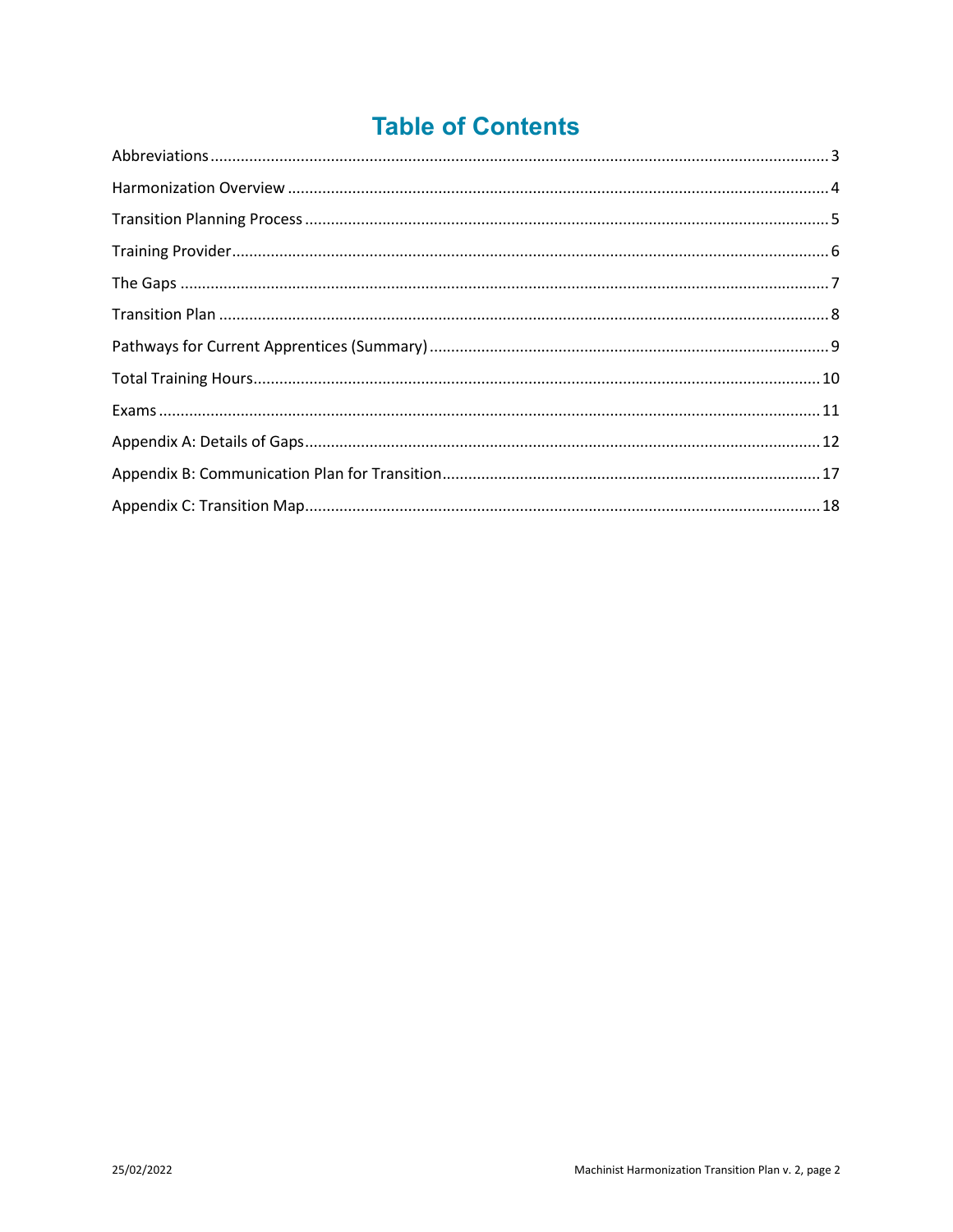## **Abbreviations**

<span id="page-2-0"></span>

| <b>CCDA</b> | Canadian Council of Directors of Apprenticeship |
|-------------|-------------------------------------------------|
| <b>CL</b>   | Current level (2014)                            |
| DA          | Direct Access (ITA's registration system)       |
| ER          | <b>Employer sponsor</b>                         |
| HL          | Harmonized level (2019)                         |
| <b>IPSE</b> | Interprovincial Red Seal Exam                   |
| <b>NOA</b>  | <b>Red Seal National Occupational Analysis</b>  |
| <b>RSOS</b> | Red Seal Occupational Standard; replaces NOA    |
| <b>SLE</b>  | Standardized Level Exam                         |
| <b>TP</b>   | <b>Training provider</b>                        |
| <b>TT</b>   | <b>Technical training</b>                       |
| <b>TW</b>   | Trade worker                                    |
| <b>WBT</b>  | Work-based training                             |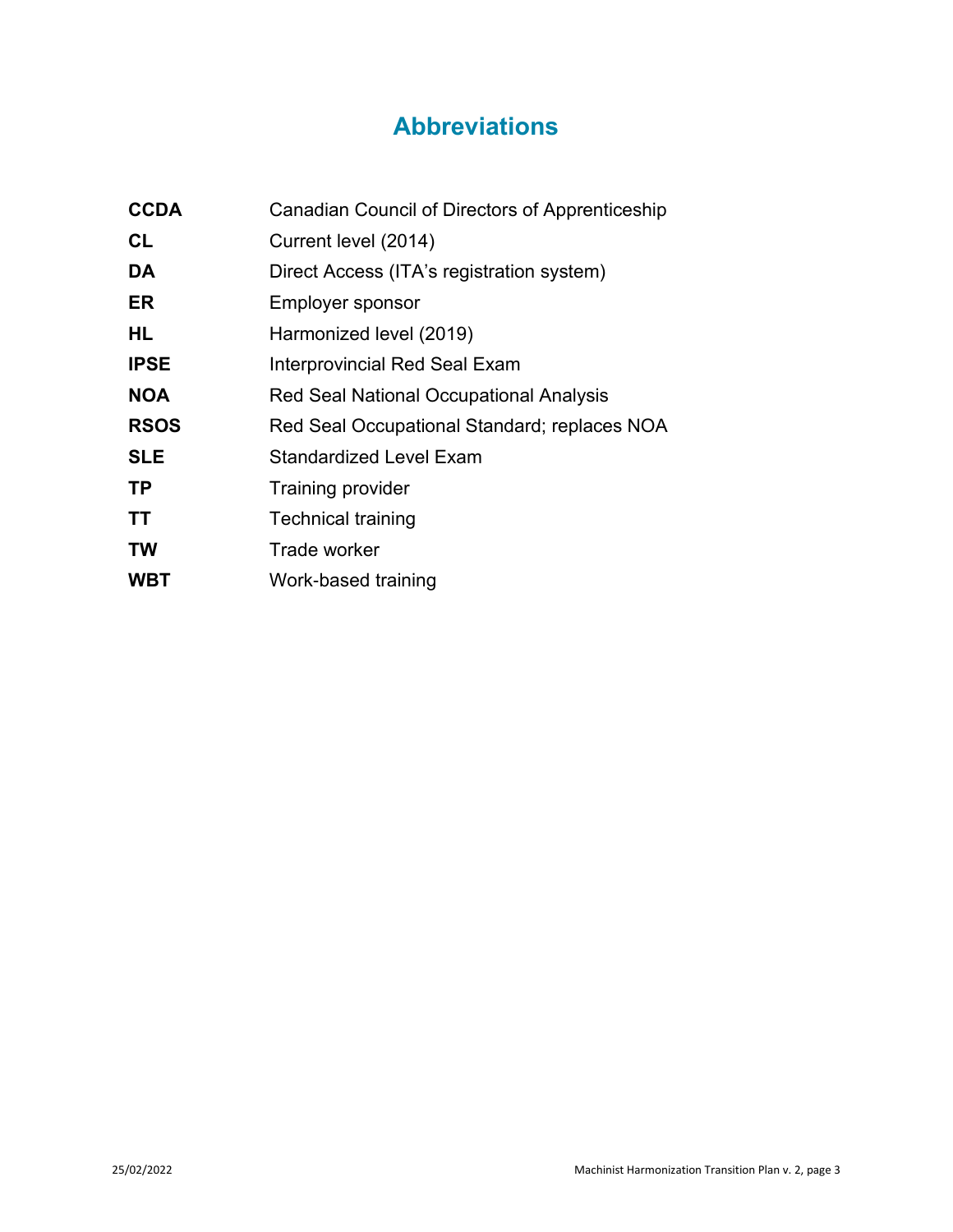### **Harmonization Overview**

<span id="page-3-0"></span>The Canadian Council of Directors of Apprenticeship (CCDA) is responsible for the Red Seal Program, which develops common interprovincial standards and examinations. The CCDA is undertaking the Harmonization Initiative in 30 Red Seal trades by 2020. British Columbia is an active participant in this initiative.

The goal is to substantively align apprenticeship systems across Canada by making apprenticeship training requirements more consistent in the Red Seal trades.

#### **Harmonization Priorities**

- **1**. Use of Red Seal **trade name**
- **2**. Consistent **total training hours** (inschool and on-the-job)
- **3**. Same number of **training levels**
- **4.** Consistent **sequencing** of training content, including use of most recent Red Seal Occupational Standard (RSOS).

| What's changing for<br><b>MACHINIST</b>               | Changing<br>in BC? | What will<br>it be?                  |
|-------------------------------------------------------|--------------------|--------------------------------------|
| <b>TRADE NAME</b>                                     | <b>NO</b>          | <b>Machinist</b>                     |
| <b>NUMBER OF</b><br><b>TRAINING LEVELS</b>            | <b>NO</b>          | 4                                    |
| <b>TOTAL HOURS</b><br>technical + work-based training | <b>YES</b>         | 7200 hours<br>Decreased by 180 hours |
| <b>TRAINING SEQUENCE</b><br>order of subjects taught  | <b>YES</b>         | <b>Some changes</b>                  |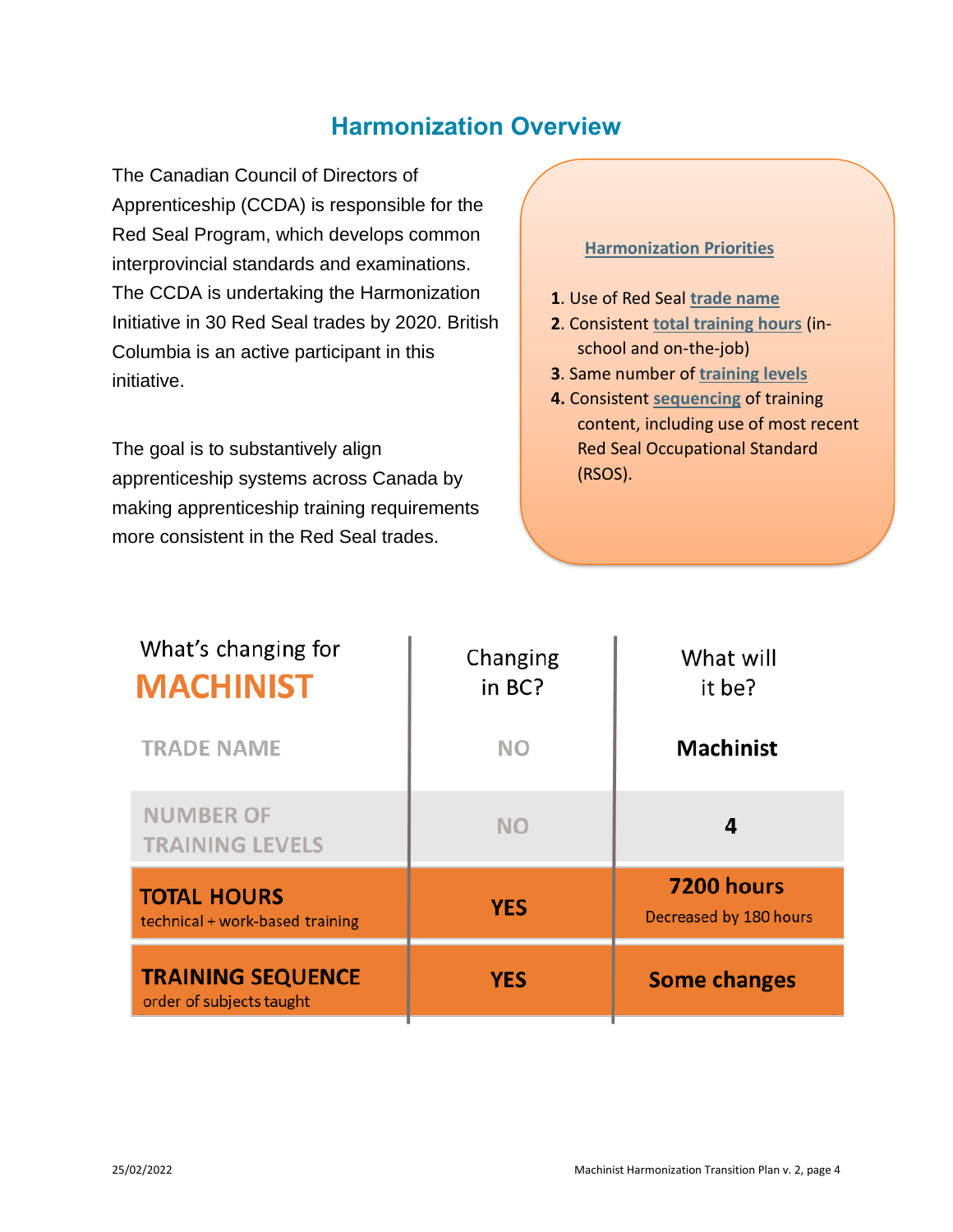## **Transition Planning Process**

<span id="page-4-0"></span>The re-sequencing of the Machinist program through the Harmonization Initiative has resulted in changes to the sequencing of technical training for BC.

We consulted with the training provider that delivers the Machinist program and considered the input of other external and internal partners. We evaluated several scenarios, and the transition plan outlined in this document was identified as the best option. We have also ensured that there are options for all current apprentices to complete their apprenticeship.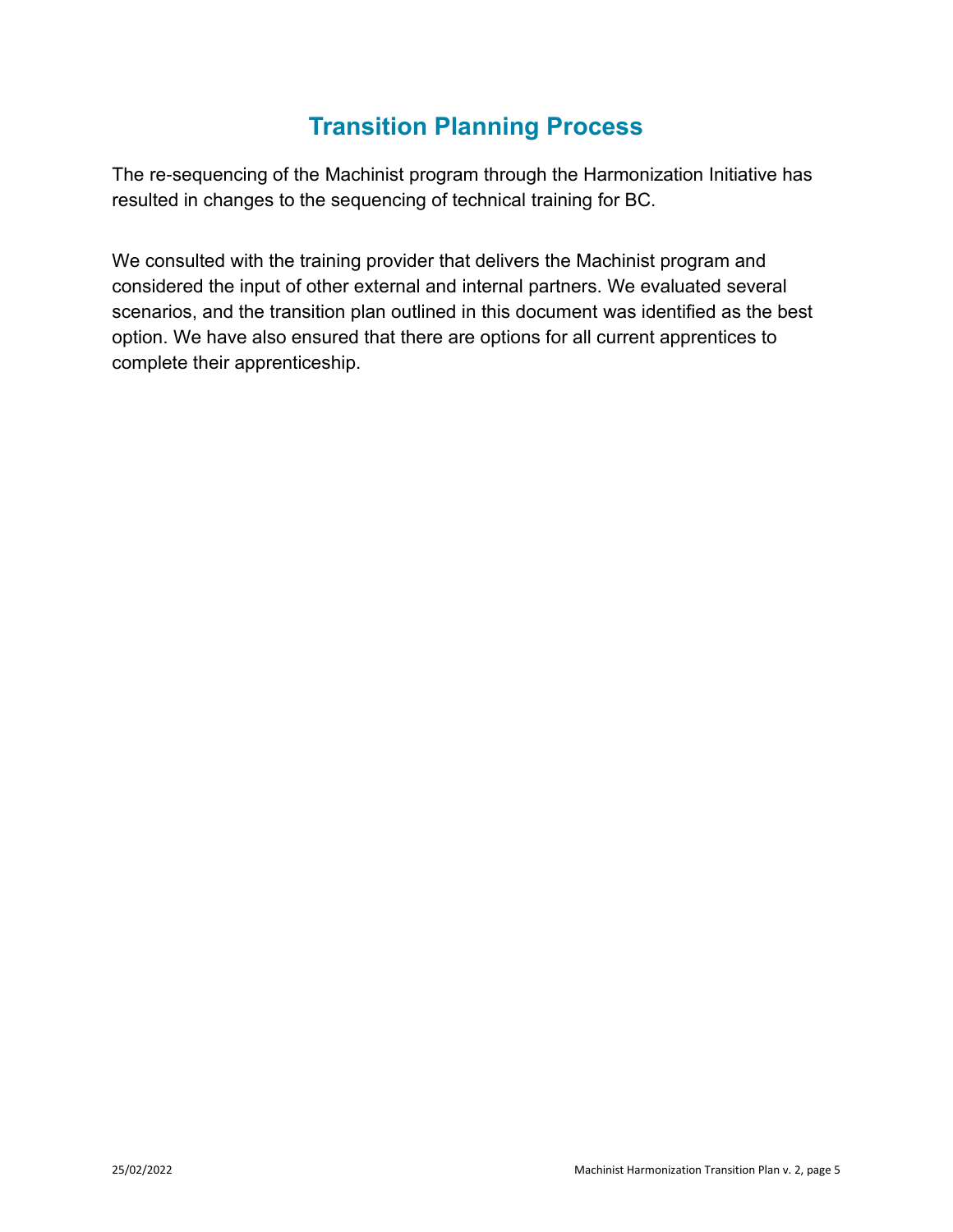

## <span id="page-5-0"></span>**Training Provider (1)**

British Columbia Institute of Technology (BCIT)

**Note**: College of New Caledonia and Selkirk College offer a blended Millwright/Machinist Foundation, but do not offer apprenticeship training.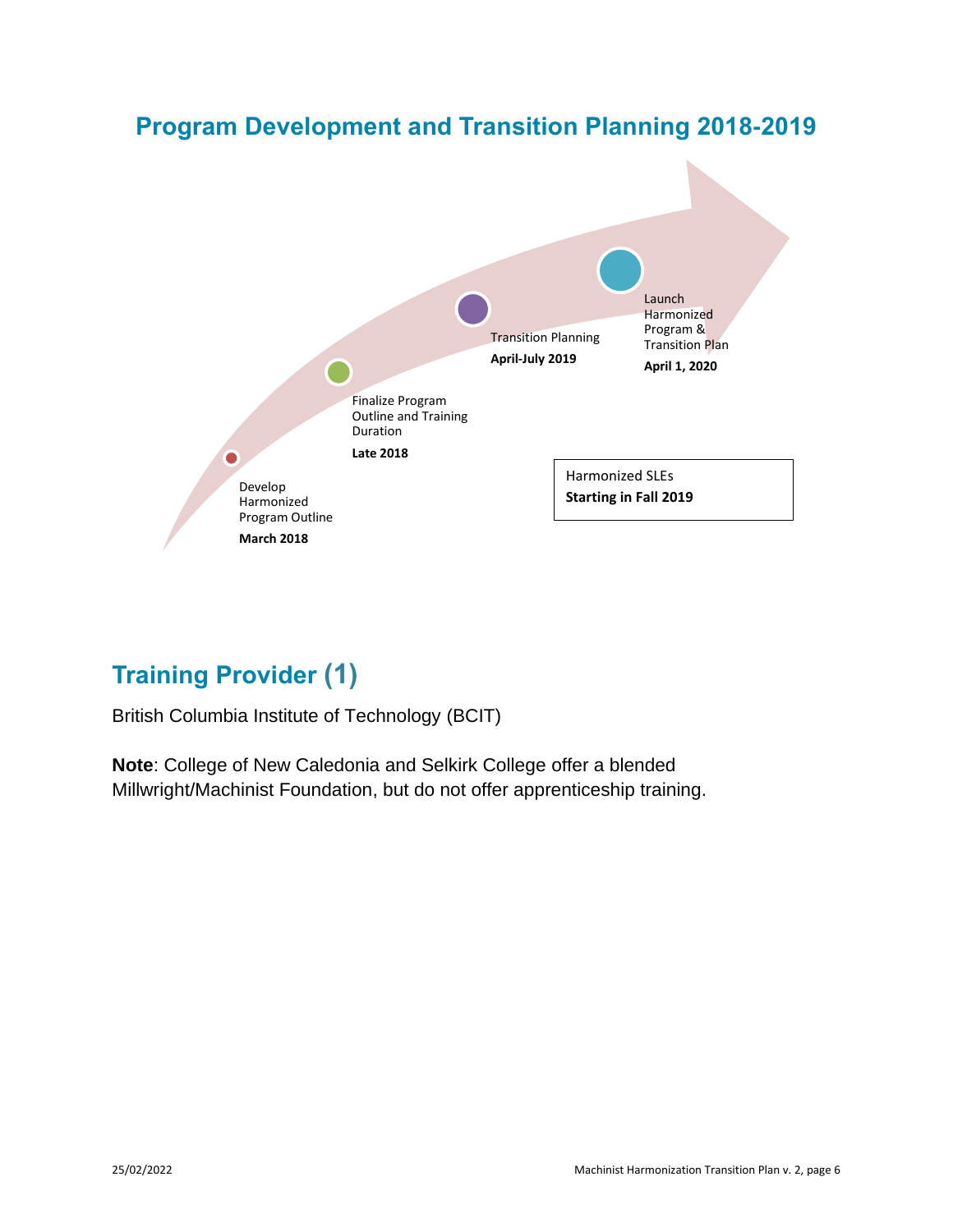## **The Gaps**

<span id="page-6-0"></span>

Gap A (CL1→HL2) applies to a student who has completed Current Level 1 and is moving into Harmonized Level 2.

**Gap B (CL2**→**HL3)** applies to a student who has completed Current Levels 1&2 and is moving into Harmonized Level 3.

**Gap C (CL3**→**HL4)** applies to a student who has completed Current Levels 1, 2 & 3 and is moving into Harmonized Level 4.

**Overlap** refers to the hours of content that a student who transitions to the harmonized program will be repeating.

**Gap** is an estimate of the hours of face-to-face instruction a student would need to complete the missing competencies if they transition to the harmonized program.

**Note:** If a TW completes their training in the current program, they will not face a gap in their training. **Gaps and overlaps only apply to current apprentices who are unable to complete the current program and are transitioned to the harmonized program.**

**This information is provided for discussion and analysis only and does not indicate that gap training will be provided as part of the transition plan.**

\*\*See **Appendix A: Details of Gaps** for a list of competencies associated with gaps and overlaps. \*\*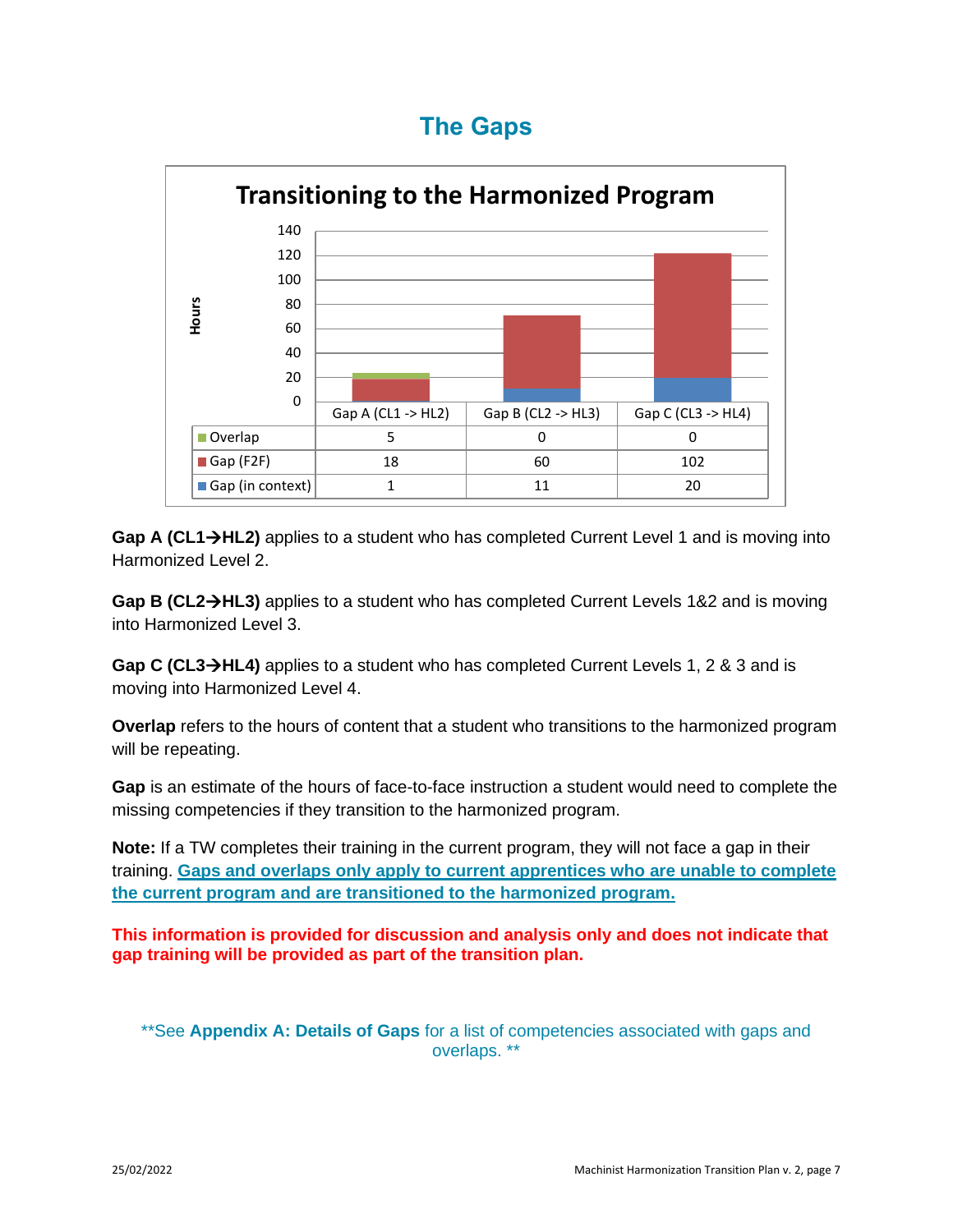## **Transition Plan**

<span id="page-7-0"></span>

|                                    |                            | <b>Implementation Timelines</b>                   |  |                            |  |                                              |
|------------------------------------|----------------------------|---------------------------------------------------|--|----------------------------|--|----------------------------------------------|
|                                    | HL1                        |                                                   |  | April 1, 2020              |  |                                              |
|                                    | HL <sub>2</sub>            |                                                   |  | April 1, 2020              |  |                                              |
|                                    | HL <sub>3</sub>            |                                                   |  | April 1, 2021              |  |                                              |
|                                    | HL4                        |                                                   |  | September 1, 2021          |  |                                              |
|                                    |                            |                                                   |  |                            |  |                                              |
|                                    | <b>April</b>               | <b>April</b>                                      |  | <b>April</b>               |  | <b>September</b>                             |
| Year <sub>0</sub><br>April<br>2019 | CL <sub>1</sub><br>6 weeks | CL <sub>2</sub><br>6 weeks                        |  | CL <sub>3</sub><br>7 weeks |  | CL <sub>4</sub><br>7 weeks                   |
| Year 1<br>April<br>2020            | HL1<br>7 weeks             | HL2<br>8 weeks<br>Gap A<br>3 days<br>(TP support) |  | CL <sub>3</sub><br>7 weeks |  | CL <sub>4</sub><br>7 weeks                   |
|                                    |                            |                                                   |  |                            |  |                                              |
| Year <sub>2</sub><br>April         | HL <sub>1</sub>            | HL2<br>8 weeks                                    |  | HL3<br>8 weeks             |  | HL4<br>6 weeks<br>(Sept 2021)                |
| (Sept)<br>2021                     | 7 weeks                    | Gap A<br>3 days<br>(TP support)                   |  | CL <sub>3</sub><br>7 weeks |  | CL <sub>4</sub><br>7 weeks                   |
|                                    |                            |                                                   |  |                            |  |                                              |
| Year <sub>3</sub><br>April<br>2022 | HL1<br>7 weeks             | HL2<br>8 weeks                                    |  | HL3<br>8 weeks             |  | HL4<br>6 weeks<br>CL <sub>4</sub><br>7 weeks |
|                                    |                            |                                                   |  |                            |  |                                              |
| Year <sub>4</sub><br>April<br>2023 | HL <sub>1</sub><br>7 weeks | HL2<br>8 weeks                                    |  | HL <sub>3</sub><br>8 weeks |  | HL4<br>6 weeks                               |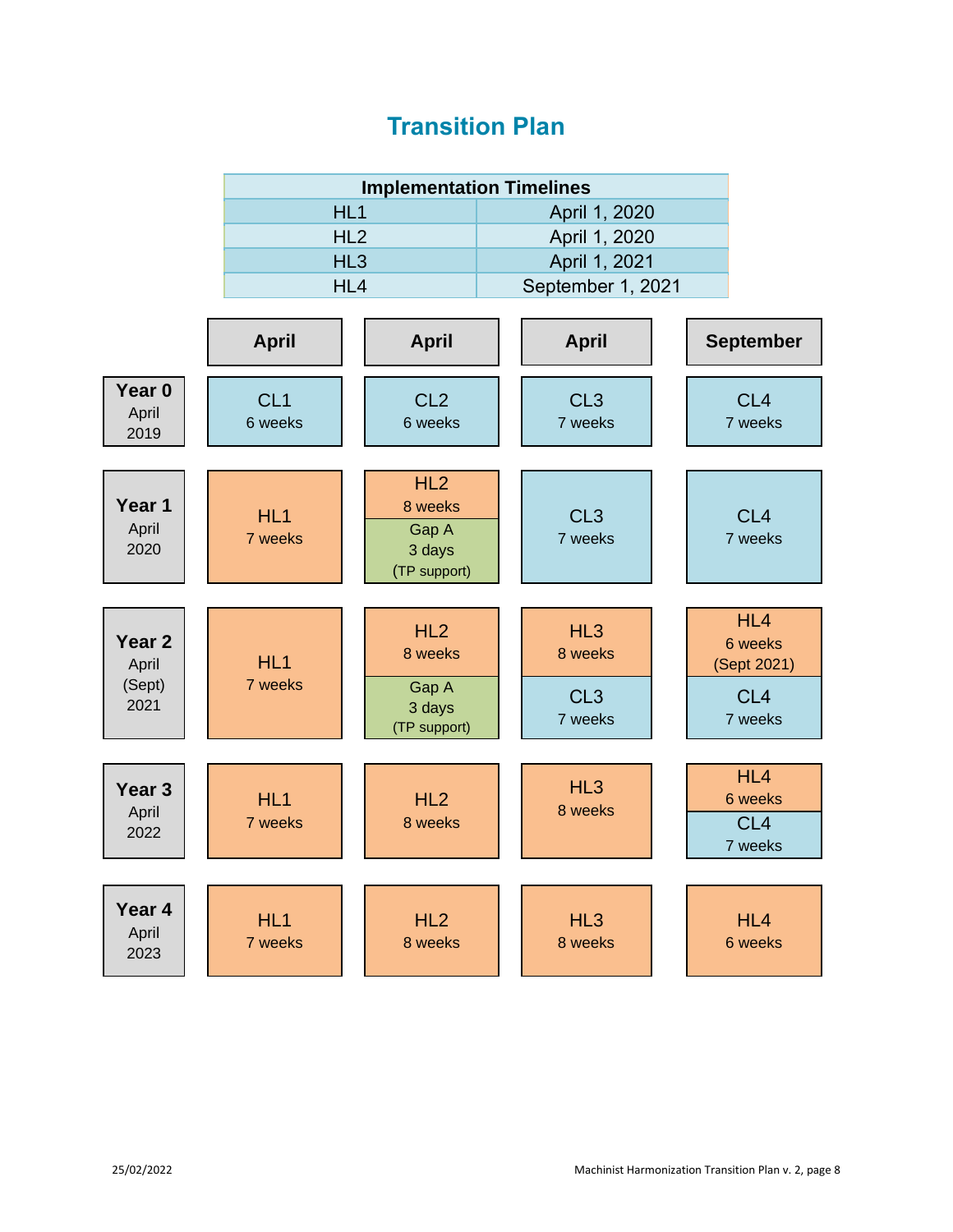<span id="page-8-0"></span>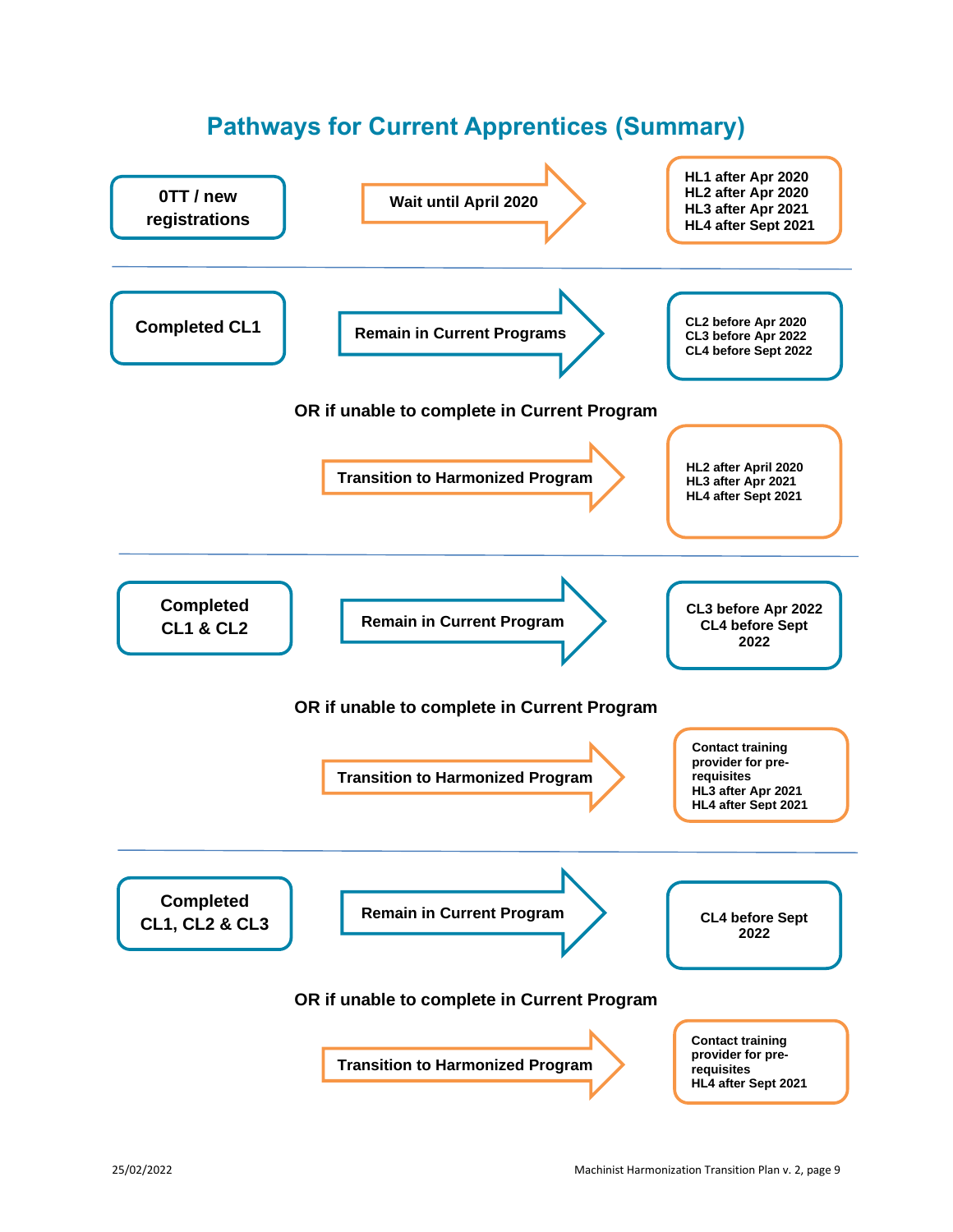## **Total Training Hours**

<span id="page-9-0"></span>The following changes to training time for Machinist will come into effect **April 1, 2020** per the Transition Plan:

- Increased technical training hours to accommodate content added to the Red Seal Occupational Standard (RSOS)
- Decreased work-based training (WBT) hours in order to align with the harmonized standard of 7,200 hours of total training

#### **Apprenticeship Pathway**

**Please note that the change of technical training hours applies only to Harmonized Levels.** 

|                            | <b>Current</b>    | <b>Harmonized</b> | <b>Change</b>   |
|----------------------------|-------------------|-------------------|-----------------|
| Level 1                    | 6 weeks           | 7 weeks           | 1 week          |
|                            | 180 hours         | 210 hours         | 30 hours        |
| Level 2                    | 6 weeks           | 8 weeks           | 2 weeks         |
|                            | 180 hours         | 240 hours         | 60 hours        |
| Level 3                    | 7 weeks           | 8 weeks           | 1 week          |
|                            | 210 hours         | 240 hours         | 30 hours        |
| Level 4                    | 7 weeks           | 6 weeks           | <b>DECREASE</b> |
|                            | 210 hours         | 180 hours         | -1 week         |
|                            |                   |                   | -30 hours       |
| <b>Total Technical</b>     | 26 weeks          | 29 weeks          | 3 weeks         |
| <b>Training</b>            | 780 hours         | 870 hours         | 90 hours        |
| <b>Work-based Training</b> | 6,600 hours       | 6,330 hours       | <b>DECREASE</b> |
|                            |                   |                   | -270 hours      |
| <b>TOTAL TRAINING</b>      | <b>7380 hours</b> | <b>7200 hours</b> | -180 hours      |
| <b>HOURS</b>               |                   |                   |                 |

#### **Challenge Pathway and Sign-off Authority**

| <b>Current Program</b>                           | <b>Hours</b> |
|--------------------------------------------------|--------------|
| <b>Work-based Training Hours</b>                 | 6.600        |
| <b>ITA Formula for Calculating Challenge WBT</b> | X 1.5        |
| <b>Current Challenge WBT Hours</b>               | 9.900        |

| <b>Harmonized Program</b>                 | <b>Hours</b> |
|-------------------------------------------|--------------|
| Harmonized Work-based Training Hours      | 6.330        |
| ITA Formula for Calculating Challenge WBT | X 1.5        |
| <b>Harmonized Challenge WBT Hours</b>     | 9.495        |

**NOTE:** If TWs complete in current program, the WBT hours for that program will apply. If they transition, they will complete the WBT hours for the harmonized program.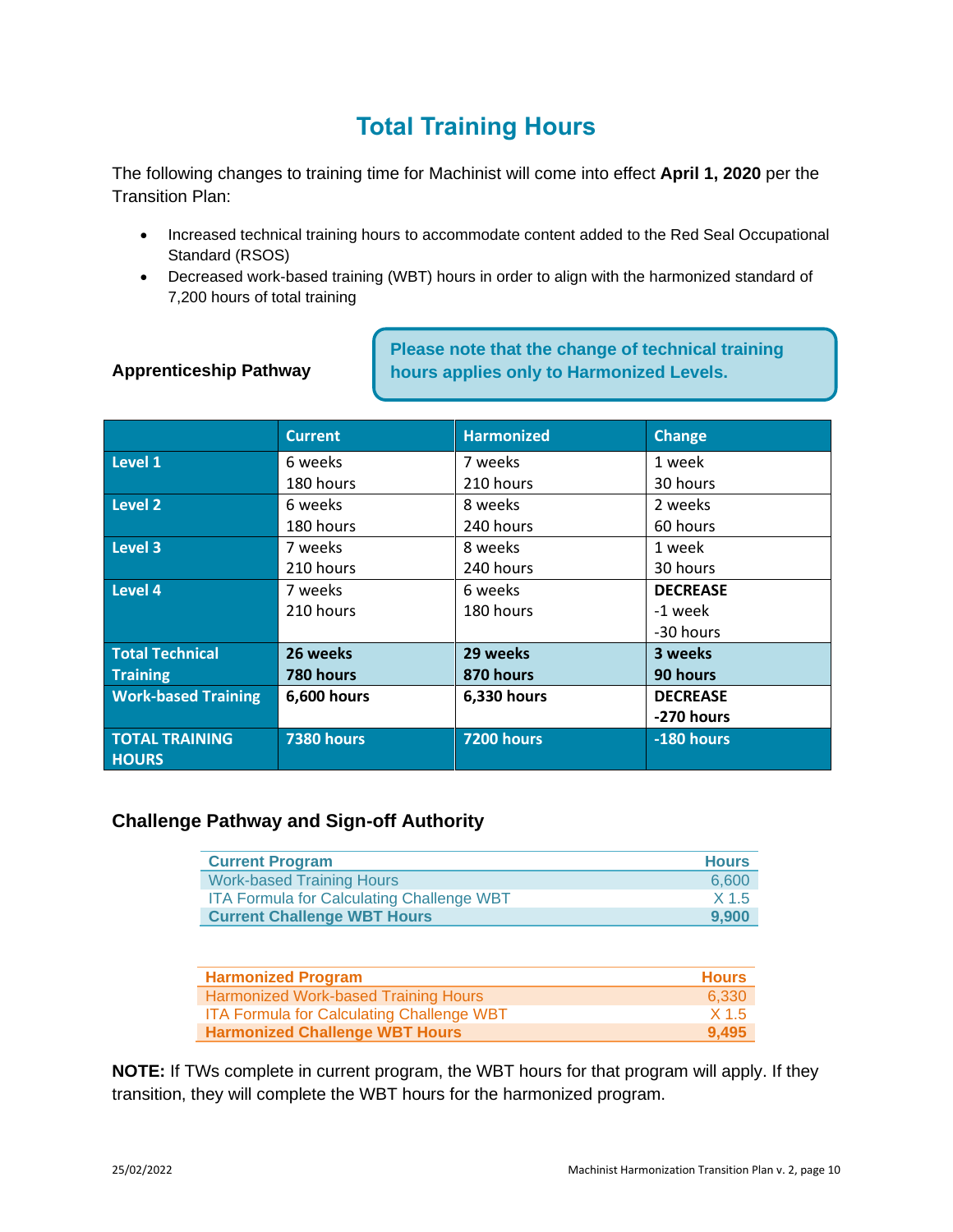## **Exams**

#### <span id="page-10-0"></span>**Exams for the Harmonized Program**

| Exam            | <b>Exam Development</b> | Exam Launch   |
|-----------------|-------------------------|---------------|
| HL1             | Late 2019               | Mid-late 2022 |
| HL <sub>2</sub> | Late 2019               | Mid-late 2022 |
| HL3             | Late 2020               | Late 2022     |

The SLEs will need to be revised/re-developed to align to the harmonized program. These SLEs will then be piloted with the first cohort of apprentices that complete the relevant level and then further validated by peer review.

For every harmonized class that finishes before the launch of the relevant SLE, the final mark for the level will be based solely on in-class assessments. **An OPSN will be sent to announce the launch of the harmonized exams.**

It will be crucial to ensure that classes are writing the exam that matches the course they have completed. *When requesting an exam, training providers must indicate whether it is for a harmonized (HL) or current (CL) class***.** *Please also include session IDs.*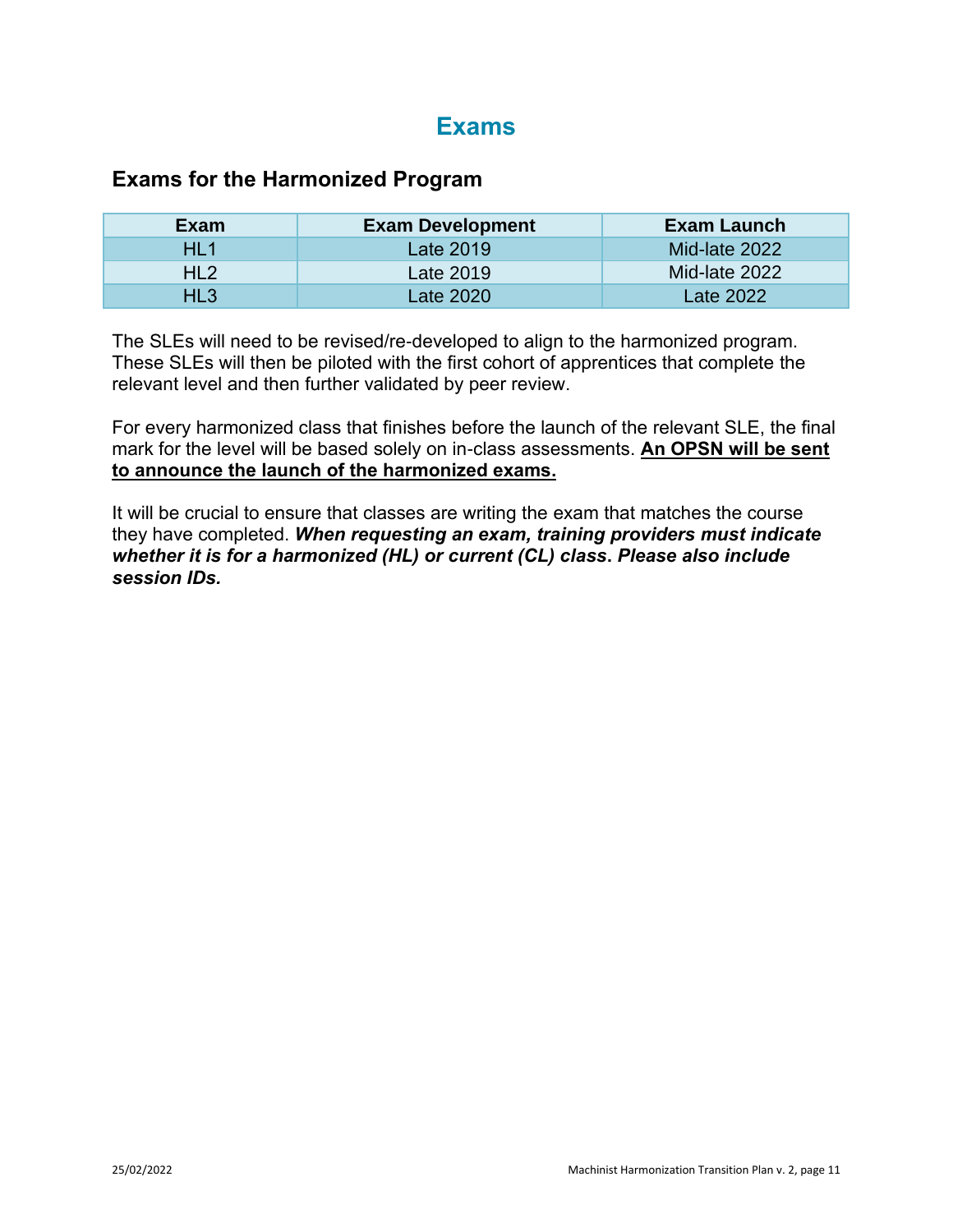## **Appendix A: Details of Gaps**

#### **GAP A: CL1**→**HL2**

<span id="page-11-0"></span>This table lists the content that a student will be **missing** if they have completed CL1 and then take HL2.

| Competency                                                      | <b>Missing Objectives or</b><br><b>Learning Task</b>                                                          | Achieve-<br>ment<br><b>Criteria</b> | Change                     | <b>Priority</b> | $\ln$<br>Context<br><b>Hours</b> | F2F<br><b>Hours</b> |
|-----------------------------------------------------------------|---------------------------------------------------------------------------------------------------------------|-------------------------------------|----------------------------|-----------------|----------------------------------|---------------------|
| F1 Describe principles of<br>metallurgy                         | Describe the<br>manufacture of iron and<br>steel                                                              | <b>No</b>                           | $HL1 \leftarrow CL2/CL4$   | <b>HIGH</b>     | $\Omega$                         | 3                   |
| F <sub>2</sub> Describe<br>characteristics of ferrous<br>metals | -Describe the SAE and<br>AISI classifications.<br>-Identify steel<br>characteristics by their<br>designations | No                                  | HL1 ← CL2/CL3/CL4          | <b>HIGH</b>     | $\Omega$                         | 3                   |
| F7 Describe the use and<br>maintenance of fuel gas<br>equipment | Describe the operation<br>and maintenance of fuel<br>gas equipment                                            | <b>No</b>                           | $HL1 \leftarrow CL2$       | <b>HIGH</b>     | $\Omega$                         | 6                   |
| K1 Describe milling<br>machines                                 | Describe milling<br>machines and their<br>accessories                                                         | <b>No</b>                           | HL1/HL2 ← CL2              | <b>MED</b>      | $\Omega$                         | 3                   |
| K2 Describe cutting tools<br>and holders (MILLING<br>MACHINES)  | Describe cutting tools<br>and holders                                                                         | <b>No</b>                           | $HL1/HL2$ $\leftarrow$ CL2 | LOW             | $\Omega$                         | $\mathbf{1}$        |
| J2 Describe cutting tools<br>and holders (LATHES)               | Describe tool geometry<br>Describe cutting tools<br>and holders and their<br>applications                     | <b>No</b>                           | $HL1/HL2$ $\leftarrow$ CL2 | <b>MED</b>      | $\Omega$                         | $\overline{2}$      |
| L3 Operate and maintain<br>hones and lapping<br>machines        | Describe hones and<br>lapping machines                                                                        | No                                  | $HL1/HL2 \leftarrow CL3$   | LOW             | $\mathbf{1}$                     | $\Omega$            |
|                                                                 |                                                                                                               |                                     |                            |                 | 1                                | 18                  |

#### **Overlap (Repeated Content)**

This table lists the content that a student will be **repeating** if they have completed CL1 and then take HL2.

| Competency                              | <b>Repeated Objective or Learning Task</b>   | Change                    | <b>Hours</b> |
|-----------------------------------------|----------------------------------------------|---------------------------|--------------|
| C3 Solve problems involving<br>geometry | -Points of tangency<br>-Corresponding angles | $C1 \rightarrow H1/H12$   |              |
| M <sub>2</sub> Select abrasives         | Describe abrasives and their applications    | $CL1/CL2 \rightarrow H12$ |              |
|                                         |                                              |                           |              |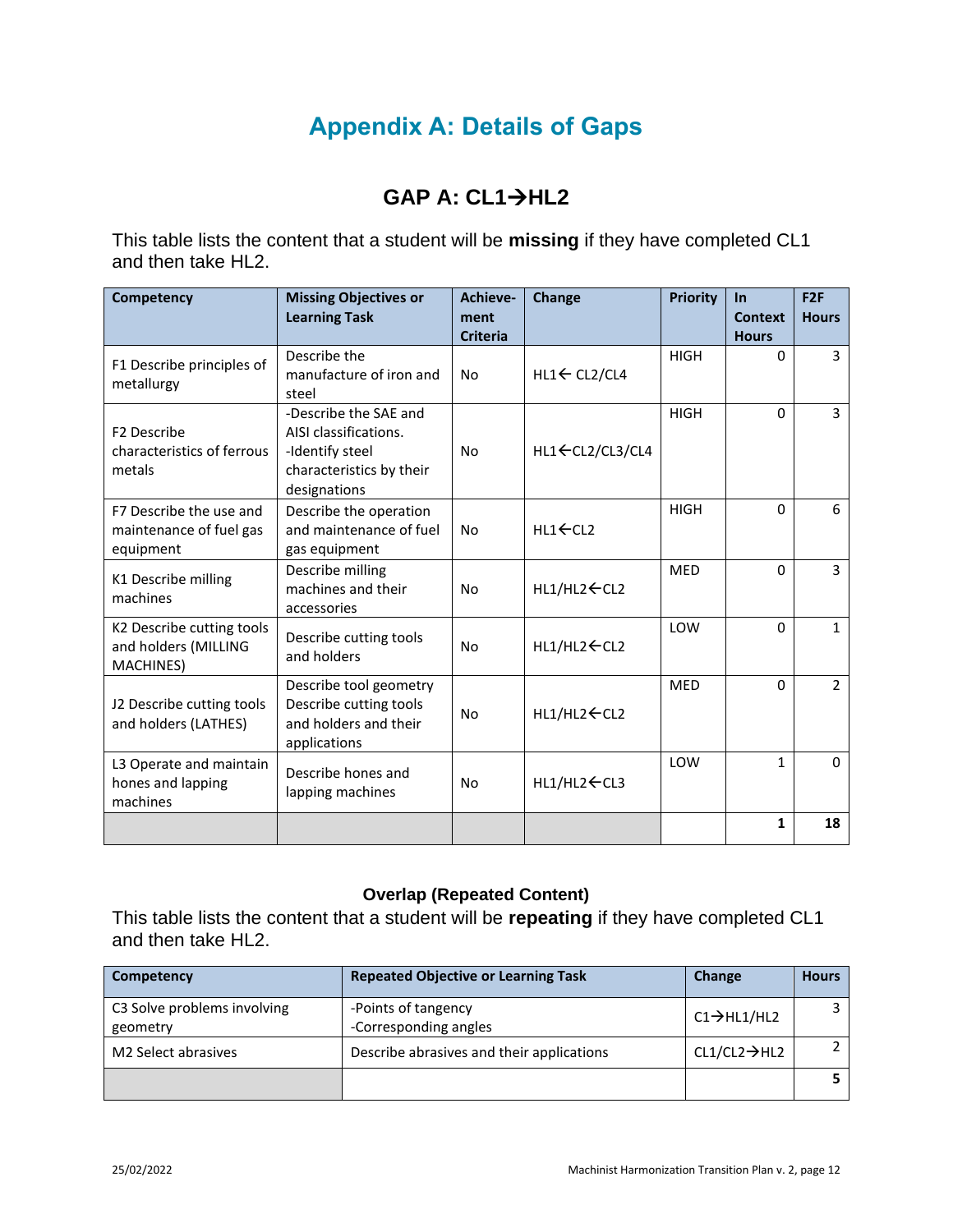#### **GAP B: CL2**→**HL3**

#### **Gap (Missing Content)**

This table lists the content that a student will be **missing** if they have completed CL1, CL2 and then take HL3.

| <b>Competency</b>                                                                                     | <b>Missing Objectives or</b><br><b>Learning Task</b>                                                          | <b>Achievement</b><br><b>Criteria</b> | <b>Change</b>                                          | <b>Priority</b> | In<br><b>Context</b><br><b>Hours</b> | F <sub>2F</sub><br><b>Hours</b> |
|-------------------------------------------------------------------------------------------------------|---------------------------------------------------------------------------------------------------------------|---------------------------------------|--------------------------------------------------------|-----------------|--------------------------------------|---------------------------------|
| D5 Use optical<br>measuring<br>equipment                                                              | Use optical<br>comparators                                                                                    | <b>No</b>                             | HL1/HL2 ← CL4                                          | LOW             | 0                                    | $\overline{2}$                  |
| E2 Determine<br>project<br>requirements                                                               | Determine project<br>requirements from a<br>drawing or sample                                                 | <b>No</b>                             | HL1 ← CL1/CL2/CL3/CL4                                  | LOW             | $\Omega$                             | 0                               |
| F1 Describe<br>principles of<br>metallurgy                                                            | Describe the<br>manufacture of iron<br>and steel                                                              | <b>No</b>                             | HL1←CL2/CL4<br>CL4 was review of CL2                   | N/A             | 0                                    | 0                               |
| F2 Describe<br>characteristics<br>of ferrous<br>metals                                                | -Describe the SAE and<br>AISI classifications.<br>-Identify steel<br>characteristics by their<br>designations | <b>No</b>                             | HL1 CL2/CL3/CL4<br>CL3 and CL4 were<br>review of CL2   | N/A             | 0                                    | $\Omega$                        |
| F3 Describe<br>characteristics<br>of non-<br>ferrous<br>metals                                        | Describe the<br>characteristics of non-<br>ferrous metals                                                     | <b>No</b>                             | HL2 ← CL2/CL3/CL4<br>CL3 and CL4 were<br>review of CL2 | N/A             | 0                                    | $\Omega$                        |
| F4 Describe<br>characteristics<br>of non-metals                                                       | Describe plastics                                                                                             | <b>No</b>                             | HL2 ← CL2/CL3/CL4<br>CL3 and CL4 were<br>review of CL2 | N/A             | $\mathbf 0$                          | 0                               |
| F5 Perform<br>heat treating                                                                           | Describe heat treating<br>and surface treatment                                                               | <b>No</b>                             | HL2/HL3 ← CL3/CL4                                      | <b>HIGH</b>     | 1                                    | 6                               |
| L3 Operate<br>and maintain<br>hones and<br>lapping<br>machines                                        | -Operate and maintain<br>hones<br>-Describe lapping                                                           | Hone a bore to<br>specifications      | HL1/HL2 ← CL3                                          | <b>MED</b>      | 0                                    | $\overline{2}$                  |
| N1 Describe<br><b>CNC</b> turning<br>centres                                                          | Describe CNC turning<br>centres                                                                               | <b>No</b>                             | HL2 ← CL4                                              | <b>HIGH</b>     | 2                                    | 10                              |
| N2 Establish<br>co-ordinate<br>systems and<br>apply<br>programming<br>codes for<br>turning<br>centres | Create a manual input<br>program                                                                              | Manually create<br>a program          | HL2 ← CL4                                              | <b>HIGH</b>     | 4                                    | 20                              |
| N3 Operate<br>and maintain                                                                            | Program, operate and<br>maintain CNC turning                                                                  | Set up and<br>operate a CNC           | $HL2$ $\leftarrow$ CL4                                 | <b>HIGH</b>     | 4                                    | 20                              |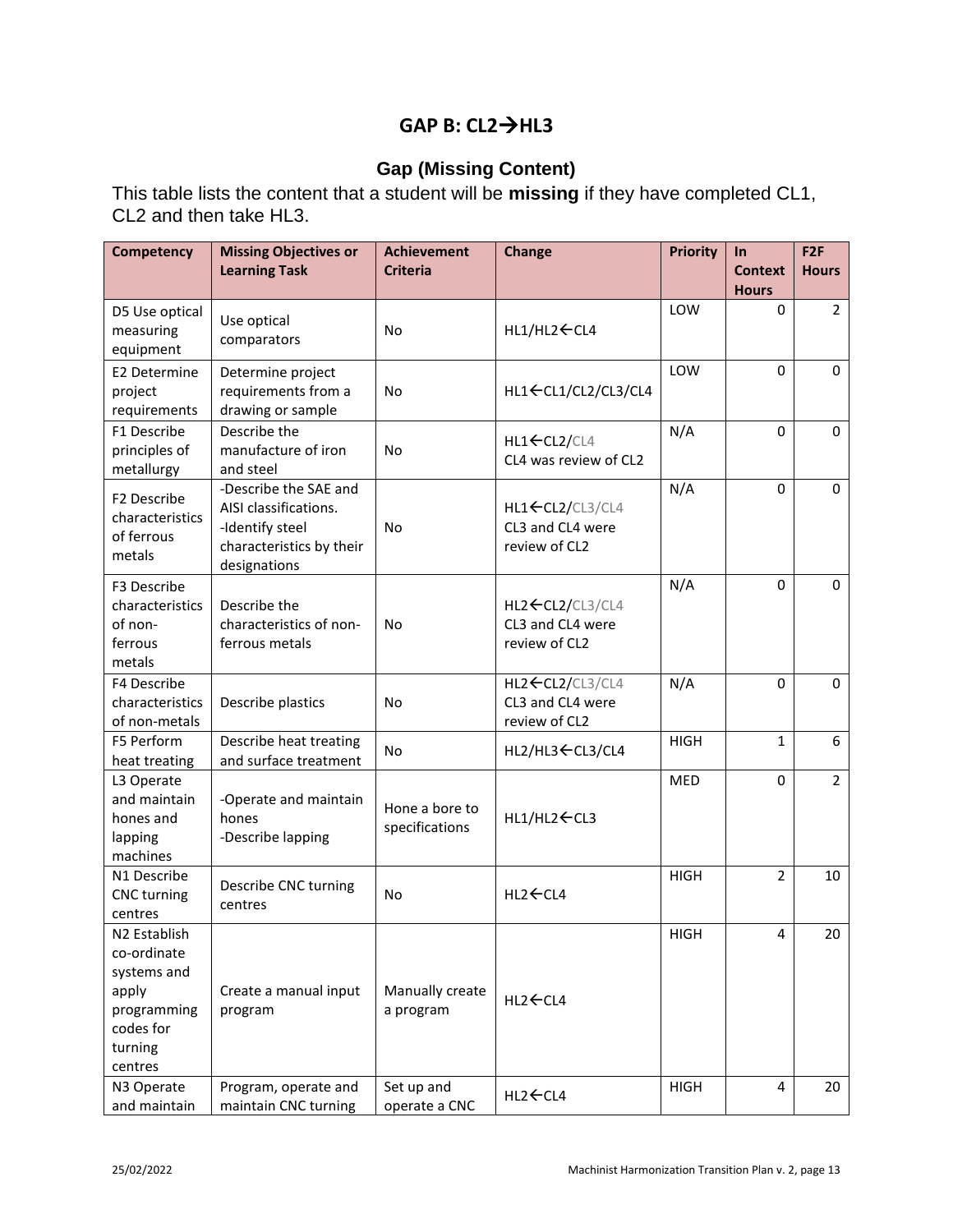| Competency             | <b>Missing Objectives or</b><br><b>Learning Task</b> | <b>Achievement</b><br><b>Criteria</b>                       | Change | <b>Priority</b> | $\ln$<br><b>Context</b><br><b>Hours</b> | F <sub>2F</sub><br><b>Hours</b> |
|------------------------|------------------------------------------------------|-------------------------------------------------------------|--------|-----------------|-----------------------------------------|---------------------------------|
| CNC turning<br>centres | centre                                               | turning centre<br>to produce a<br>part to<br>specifications |        |                 |                                         |                                 |
|                        |                                                      |                                                             |        |                 | 11                                      | 60                              |

There is no overlap for TWs moving from CL2→HL3.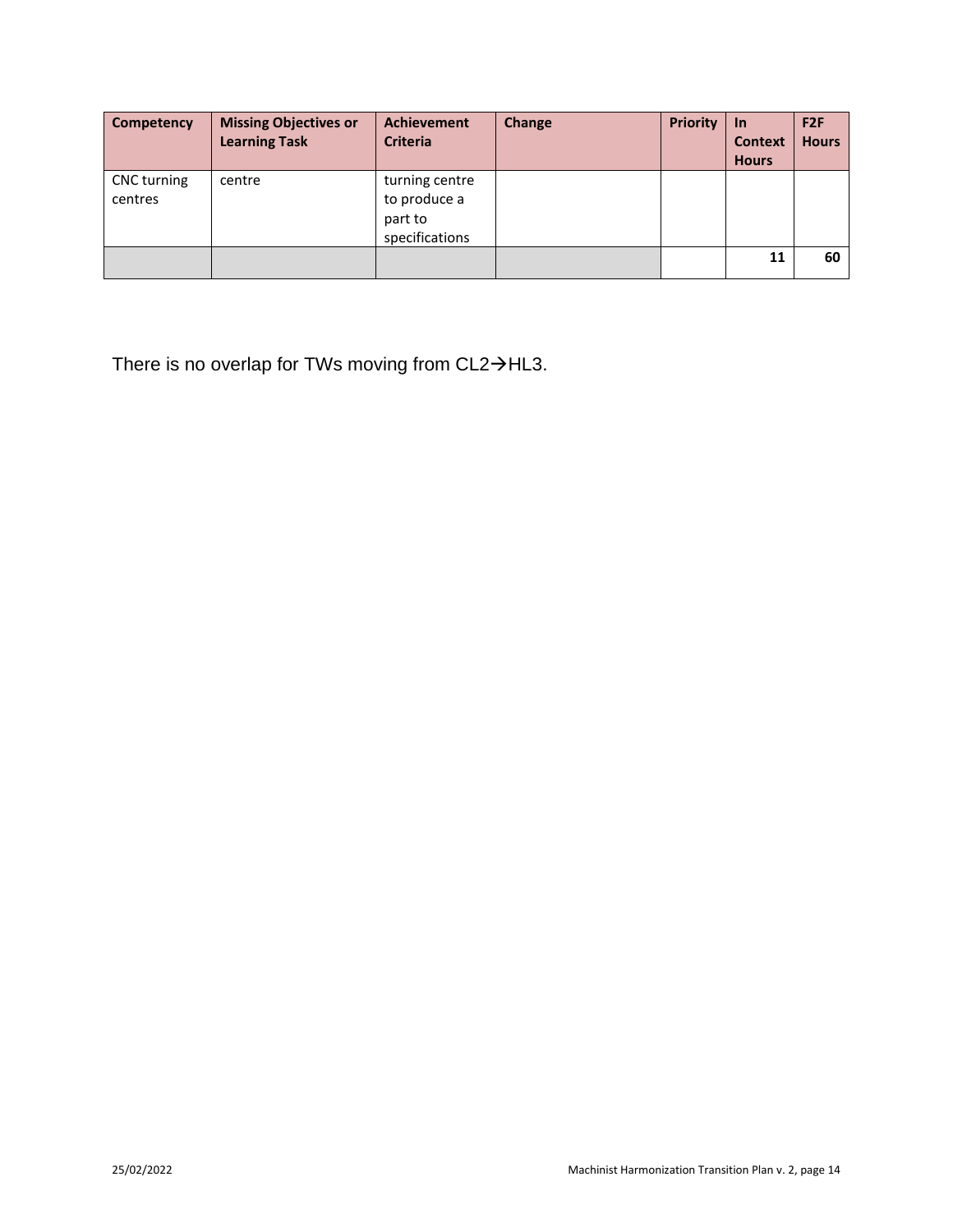#### **GAP C: CL3**→**HL4**

#### **Gap (Missing Content)**

This table lists the content that a student will be **missing** if they have completed CL1, CL2, CL3 and then take HL4.

| <b>Competency</b>                                                                                       | <b>Missing Objectives or</b><br><b>Learning Task</b>                                                 | <b>Achievement</b><br><b>Criteria</b>                                                     | <b>Change</b>                                                     | <b>Priority</b> | $\ln$<br><b>Context</b> | F2F<br><b>Hours</b> |
|---------------------------------------------------------------------------------------------------------|------------------------------------------------------------------------------------------------------|-------------------------------------------------------------------------------------------|-------------------------------------------------------------------|-----------------|-------------------------|---------------------|
|                                                                                                         |                                                                                                      |                                                                                           |                                                                   |                 | <b>Hours</b>            |                     |
| F5 Perform<br>heat treating                                                                             | Describe heat treating<br>processes                                                                  | <b>No</b>                                                                                 | HL2/HL3 <cl3 cl4<br="">CL4 was review of<br/>CL<sub>3</sub></cl3> | N/A             |                         | 0                   |
| F6 Perform<br>materials<br>testing                                                                      | -Describe the physical<br>properties and<br>characteristics of steel<br>-Perform hardness<br>testing | <b>No</b>                                                                                 | $HL3-CL3/CL4$<br>CL4 was review of<br>CL <sub>3</sub>             | N/A             |                         | 0                   |
| N1 Describe<br><b>CNC</b> turning<br>centres                                                            | Describe CNC turning<br>centres                                                                      | <b>No</b>                                                                                 | HL2 ← CL4                                                         | <b>HIGH</b>     | $\overline{2}$          | 10                  |
| N2 Establish<br>co-ordinate<br>systems and<br>apply<br>programming<br>codes for<br>turning<br>centres   | Create a manual input<br>program                                                                     | Manually create<br>a program                                                              | HL2 ← CL4                                                         | <b>HIGH</b>     | $\overline{4}$          | 20                  |
| N3 Operate<br>and maintain<br><b>CNC</b> turning<br>centres                                             | Program, operate and<br>maintain CNC turning<br>centre                                               | Set up and<br>operate a CNC<br>turning centre to<br>produce a part to<br>specifications   | $HL2$ $\leftarrow$ CL4                                            | <b>HIGH</b>     | 4                       | 20                  |
| N4 Describe<br><b>CNC</b><br>machining<br>centres                                                       | Describe CNC machining<br>centres                                                                    | No                                                                                        | HL3 ← CL4                                                         | <b>HIGH</b>     | $\overline{2}$          | 10                  |
| N5 Establish<br>co-ordinate<br>systems and<br>apply<br>programming<br>codes for<br>machining<br>centres | Create a manual input<br>program                                                                     | Manually create<br>a program                                                              | HL3 ← CL4                                                         | <b>HIGH</b>     | 4                       | 20                  |
| N6 Operate<br>and maintain<br><b>CNC</b><br>machining<br>centres                                        | Program, operate and<br>maintain a CNC<br>machining centre                                           | Set up and<br>operate a CNC<br>machining centre<br>to produce a part<br>to specifications | HL3 CL4                                                           | <b>HIGH</b>     | 4                       | 20                  |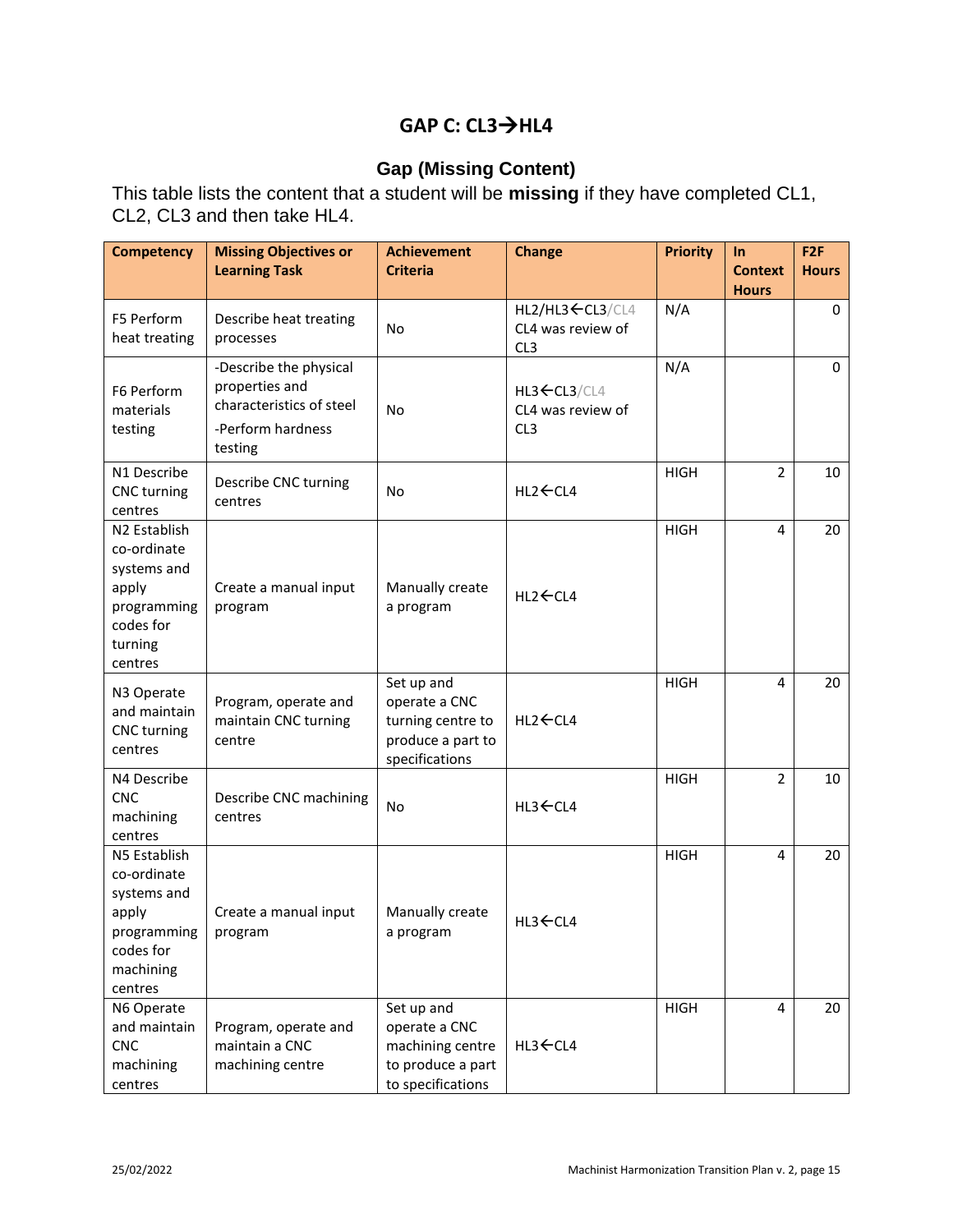| <b>Competency</b>                | <b>Missing Objectives or</b><br><b>Learning Task</b> | <b>Achievement</b><br><b>Criteria</b> | <b>Change</b>  | <b>Priority</b> | -In<br><b>Context</b><br><b>Hours</b> | F2F<br><b>Hours</b> |
|----------------------------------|------------------------------------------------------|---------------------------------------|----------------|-----------------|---------------------------------------|---------------------|
| N7 Create 2D<br>and 3D<br>models | Describe 2D and 3D<br>models                         | No                                    | NEW to HL3/HL4 | LOW             |                                       |                     |
| N8 Program<br>using CAM          | Describe CAM                                         | No                                    | NEW to HL3/HL4 | LOW             |                                       |                     |
|                                  |                                                      |                                       |                |                 | 20                                    | 102                 |

#### **Overlap (Repeated Content)**

| Competency                                  | <b>Repeated Objective or Learning Task</b> | <b>Change</b>             | <b>Hours</b> |
|---------------------------------------------|--------------------------------------------|---------------------------|--------------|
| A3 Apply safety practices<br>for shop areas | Describe mentoring techniques              | $CL1 \rightarrow H11/H14$ |              |
|                                             |                                            |                           |              |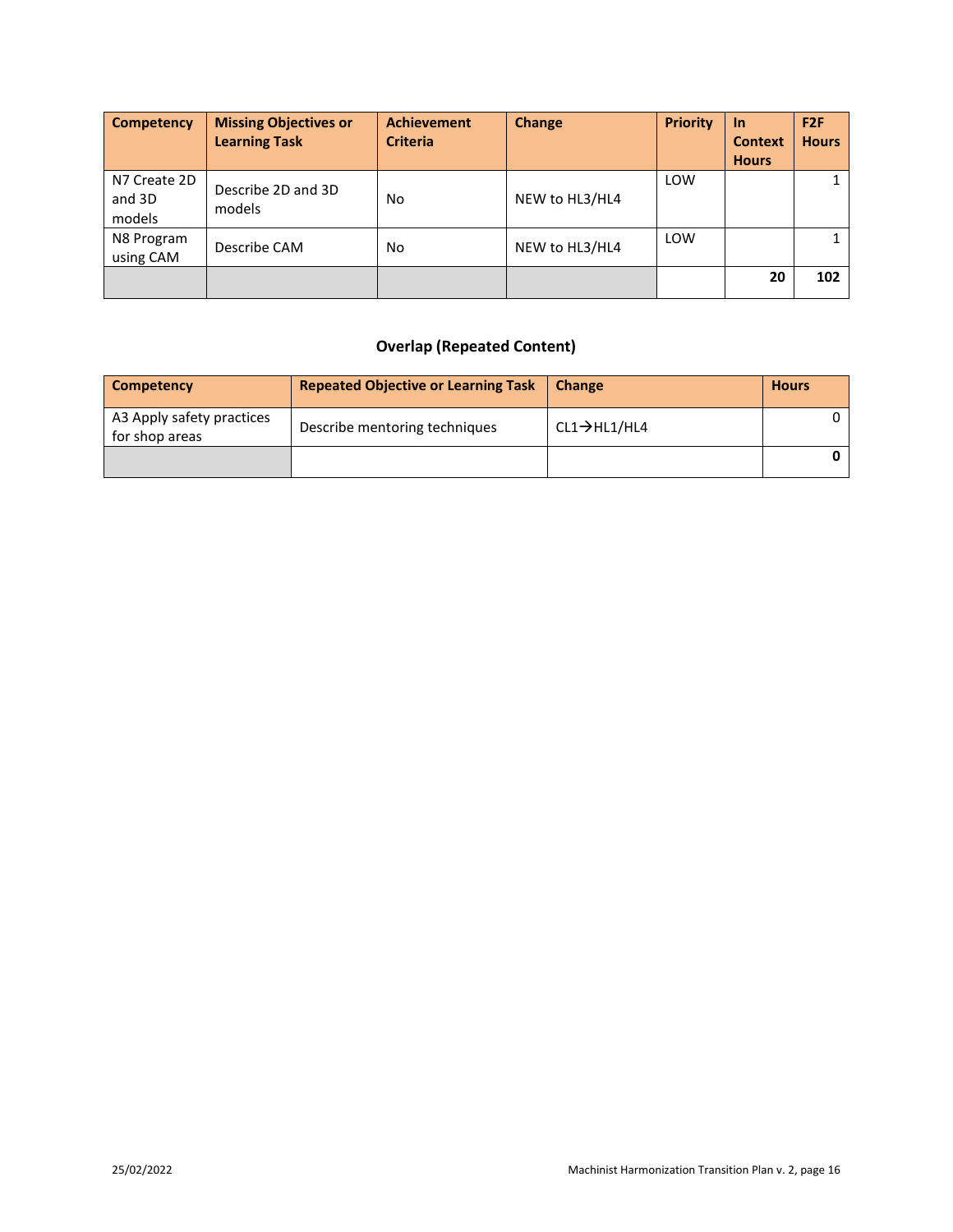## **Appendix B: Communication Plan for Transition**

<span id="page-16-0"></span>

| <b>Audience</b>                     | <b>Purpose</b>                                                                                                                                               | <b>Mode</b>                                                                                        |  |
|-------------------------------------|--------------------------------------------------------------------------------------------------------------------------------------------------------------|----------------------------------------------------------------------------------------------------|--|
| <b>Training</b><br><b>Providers</b> | To announce the changes to training standards and the<br>publication of a new Program Outline and Program Profile<br>on the trade webpage on the ITA website | <b>Official Program Standards</b><br>Notification (OPSN) via email and<br>posting on trade webpage |  |
| <b>Training</b><br><b>Providers</b> | To plan for transitioning to the new program                                                                                                                 | Webinar(s), phone calls and/or face to<br>face meetings                                            |  |
| <b>Training</b><br><b>Providers</b> | To announce the final transition plan                                                                                                                        | Program Update and Transition Plan<br>via email and posting on trade<br>webpage                    |  |
| <b>Training</b><br><b>Providers</b> | To announce the launch of the harmonized level exams                                                                                                         | OPSN via email and posting on trade<br>webpage                                                     |  |
| <b>Employers</b>                    | To gather input on transition scenarios                                                                                                                      | Webinar(s), phone calls and/or face to<br>face meetings                                            |  |
| <b>Employers</b>                    | To inform on the upcoming changes to the program and<br>the pathways to completion for their apprentices                                                     | Letters sent through ITA Direct<br>Access (DA)                                                     |  |
| <b>Employers</b>                    | To inform on the upcoming changes to the program and<br>the pathways to completion for their apprentices                                                     | Presentations at Program Advisory<br>Committees (PAC) and other industry<br>events                 |  |
| <b>Apprentices</b>                  | To inform on the upcoming changes to the program and<br>their pathways to completion                                                                         | Letters sent through ITA Direct<br>Access (DA)                                                     |  |
| <b>Apprentices</b>                  | To inform on the upcoming changes to the program and<br>their pathways to completion                                                                         | Targeted outreach via phone and<br>email                                                           |  |
| <b>Apprentices</b>                  | To inform on the upcoming changes to the program and<br>their pathways to completion                                                                         | Classroom visits by Apprenticeship<br>Advisors                                                     |  |